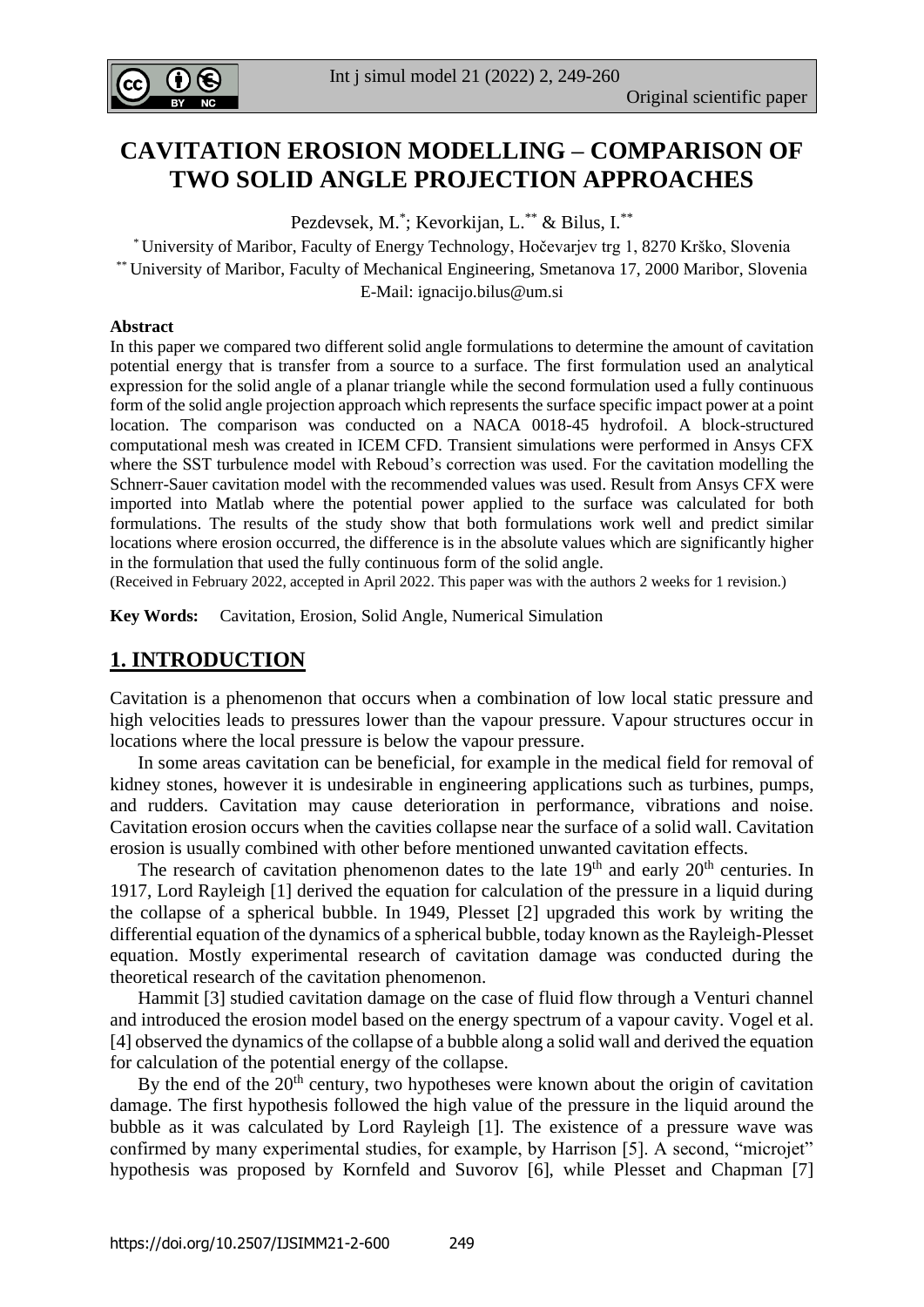predicted the microjet velocity numerically and claimed that a microjet can damage the material.

 Based on the pressure wave hypothesis, Fortes Patella et al. [8] presented an approach to erosion assessment with an energy cascade that transfers the initial potential energy of large vapour structures to the smallest structures, and eventually to the surface walls. A key contribution was the definition of the potential power of cavitation structures based on the total derivative of potential energy. The model upgrade is described in a paper of Leclercq et al. [9], where all of the vapour structures, even those not in direct contact with the wall, were considered. In the paper by Carrat et al. [10] the results of numerical analysis, including the amplitude and frequency of the pressure waves, were presented and validated experimentally. Based on their findings, Schenke and Terwisga [11] proposed a model of forecasting the erosion threat where energy generated by the vapour structures is conserved and transferred to the wall surface via the pressure wave released after the collapse. They also introduced a continuous formulation of energy transfer from wall-distant structures to the wall surface. Li [12] introduced the erosion intensity function, which is based on pressure only.

 Hu et al. [13] investigated the influence of the inlet attack angle on the cavitation evolution of a low-specific-speed centrifugal pump. The incipient location of the cavitation appeared on the suction side of the leading edge of the blade close to the tongue. The cavitation at the tongue of a centrifugal pump at overload conditions was investigated in the paper by Hu et al. [14] where it was concluded that the cavitation at the tongue not only enhances the pressure fluctuation in the volute, but also affects the blade loading distribution.

### **2. GOVERNING EQUATIONS**

In CFX the homogenous mixture flow is governed by the following set of equations, phases are considered incompressible and share the same velocity field *U*. Continuity equation:

$$
\nabla \cdot \mathbf{U} = \dot{m} \left( \frac{1}{\rho_1} + \frac{1}{\rho_v} \right) \tag{1}
$$

where  $\boldsymbol{U}$  is the time averaged mixture velocity,  $\boldsymbol{m}$  is the interphase mass transfer rate due to cavitation,  $\rho_{\rm v}$  is the vapour density and  $\rho_{\rm l}$  is the liquid density.

Momentum equation for the liquid vapour mixture:

$$
\frac{\partial(\rho \mathbf{U})}{\partial t} + \nabla \cdot (\rho \mathbf{U} \mathbf{U}) = -\nabla p + \nabla \cdot ((\mu + \mu_t)(\nabla \mathbf{U} + (\nabla \mathbf{U})^T))
$$
(2)

where  $\rho$  is the density of the water-vapour mixture,  $p$  is the time averaged pressure,  $\mu$  is the dynamic viscosity of the water-vapour mixture and  $\mu_t$  is the turbulent viscosity.

Volume fraction equation for the liquid phase is defined as:

$$
\frac{\partial \gamma}{\partial t} + \nabla \cdot (\gamma \mathbf{U}) = \frac{\dot{m}}{\rho_1} \tag{3}
$$

where  $\gamma$  is the water volume fraction.

The water volume fraction  $\gamma$  and vapour volume fraction  $\alpha$  are defined as:

$$
\gamma = \frac{\text{liquid volume}}{\text{total volume}}; \ \alpha = \frac{\text{vapour volume}}{\text{total volume}} \tag{4}
$$

#### **2.1 Turbulence model**

The SST turbulence model was proposed by Menter [15] and is a blend between the *k-ω* model for the region near the surface and *k-ε* model for the outer region. The model consists of a transformation of the *k-ε* model to a *k-ω* formulation. This is achieved by using a blending function  $F_1$ .  $F_1$  is equal to one near the surface and decreases to a value of zero outside the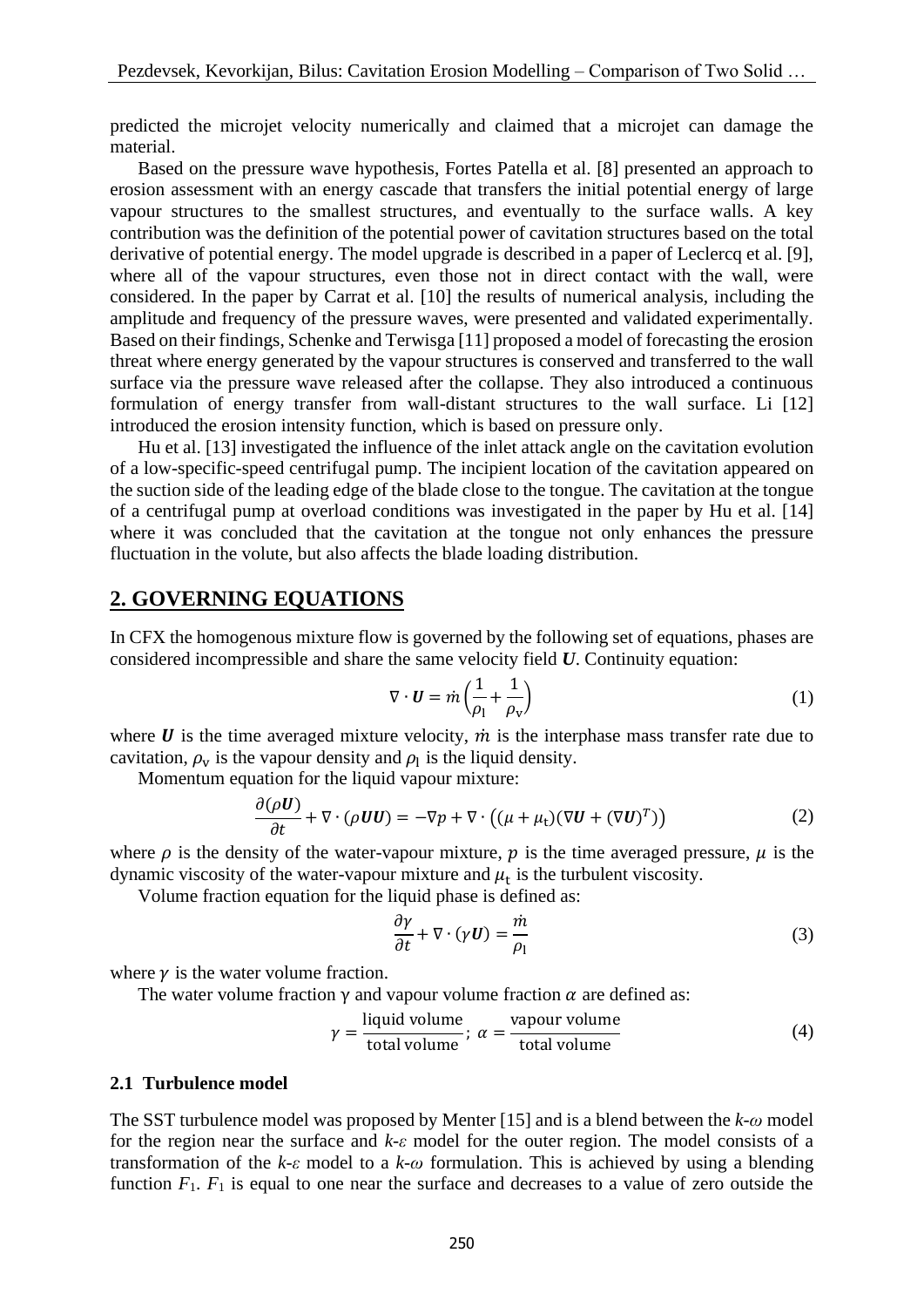boundary layer. The turbulent viscosity is modified to account for the transport of the turbulent shear stress. The turbulent viscosity is defined as:

$$
\mu_t = \frac{\rho \, a_1 k}{\max(a_1 \omega, S F_2)}\tag{5}
$$

where *k* is the turbulent kinetic energy,  $\omega$  is the specific dissipation rate, S is the strain rate magnitude,  $a_1$  is the constant (0.31 [15]) and  $F_2$  is the second blending function.

 Two-equation turbulence models were developed for single phase flows, they tend to overestimate the turbulent viscosity in the region of transition between vapour and liquid phase and damp the unsteadiness of the cavitating regime [12].

 Reboud et al. [16] proposed a modification of the *k-ε* turbulence model by reducing the turbulent viscosity in order to take into account the suggested two-phase flow effects on the turbulent structures [12]. The density in the turbulent viscosity equation is now replaced with a density function and is written as:

$$
f(\rho) = \rho_{v} + \frac{(\rho - \rho_{v})^{n}}{(\rho_{l} - \rho_{v})^{n-1}}
$$
\n(6)

where  $\rho$  is the mixture density and *n* is a constant (10 [12]).

#### **2.2 Cavitation model**

Schnerr and Sauer [17] assumed that the vapour structure is filled with spherical bubbles which are governed by the simplified Rayleigh-Plesset equation. The mass transfer rate in the Schnerr and Sauer model is proportional to  $\alpha(1 - \alpha)$ :

$$
\dot{m} = \begin{cases} F_{\text{vap}} \frac{\rho_{\text{v}} \rho_{\text{l}}}{\rho} \alpha (1 - \alpha) \frac{3}{R_{\text{B}}} \sqrt{\frac{2}{3} \frac{p_{\text{v}} - p}{\rho_{\text{l}}}} & \text{if } p < p_{\text{v}} \\ F_{\text{cond}} \frac{\rho_{\text{v}} \rho_{\text{l}}}{\rho} \alpha (1 - \alpha) \frac{3}{R_{\text{B}}} \sqrt{\frac{2}{3} \frac{p - p_{\text{v}}}{\rho_{\text{l}}}} & \text{if } p > p_{\text{v}} \end{cases}
$$
(7)

where  $p_v$  is the vapour saturation pressure,  $R_B$  is the bubble radius,  $F_{vap}$  is the evaporation coefficient and  $F_{\text{cond}}$  is the condensation coefficient.

The bubble radius is defined as:

$$
R_{\rm B} = \left(\frac{\alpha}{1 - \alpha} \frac{3}{4\pi n_{\rm B}}\right)^{\frac{1}{3}}\tag{8}
$$

where  $n_B$  is the bubble number density. The recommended values for the two coefficients are  $F_{\text{vap}} = 1$  and  $F_{\text{cond}} = 0.2$ . The recommended value for the bubble number density is  $n_B = 10^{13}$ [12].

#### **2.3 Cavitation erosion potential**

Based on the work of [9, 18], we can calculate the potential energy of vapour structures  $E_{\text{not}}$ as:

$$
E_{\rm pot} = (p - p_{\rm v})V_{\rm v} \tag{9}
$$

where  $V_{\rm v}$  is the volume of the vapour structure.

The potential power of vapour structures  $P_{pot}$  for each cell can be separated in two terms, the first term takes into account the contribution of the void fraction derivative and the second term that takes into account the pressure derivative: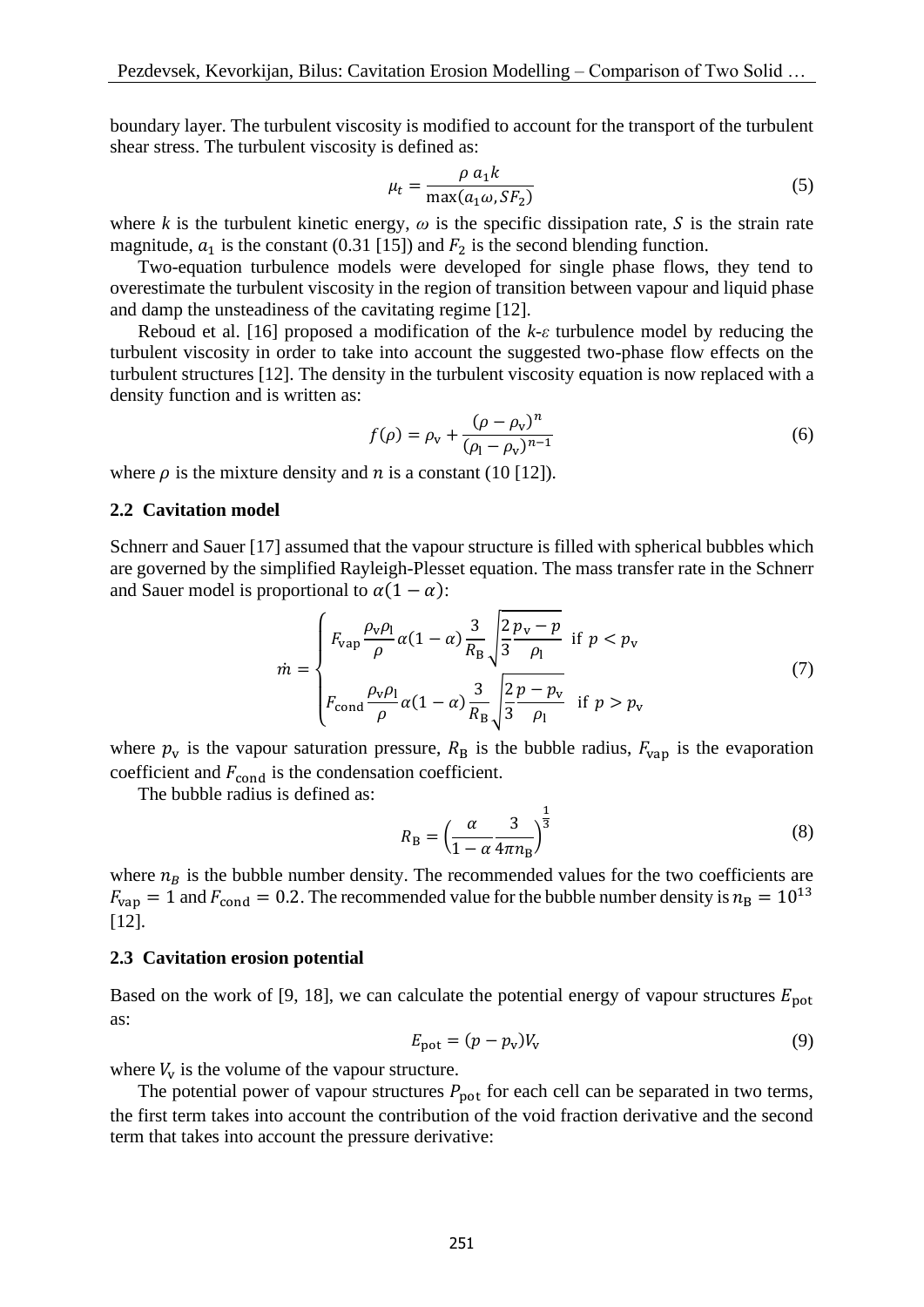$$
\frac{P_{\text{pot}}}{V_{\text{cell}}} = -\frac{1}{V_{\text{cell}}} \frac{dE_{\text{pot}}}{dt} = \frac{P_{\text{pot}}|_{p=\text{const.}}}{V_{\text{cell}}} + \frac{P_{\text{pot}}|_{\alpha=\text{const.}}}{V_{\text{cell}}}
$$
(10)

where  $V_{cell}$  is the volume of an element. For the void fraction derivative term the potential power is defined as:

$$
P_{\text{pot}}|_{p=\text{const.}} = -(p - p_v) \left(\frac{dV_v}{dt}\right) \tag{11}
$$

 The negative sign is needed to obtain a positive value for the instantaneous potential power, as only a reduction in cavitation erosion potential represents vapour cavity collapse, and only the collapse stage is considered in the model. We assume that the vapour structure is aggressive if  $P_{\text{pot}} > 0$ .

The potential power density is defined as:

$$
\frac{P_{\text{pot}}|_{p=\text{const.}}}{V_{\text{cell}}} = -(p - p_v) \left(\frac{d\alpha}{dt}\right)
$$
(12)

Inside the volume of an element  $V_{cell}$  the vapour fraction is defined as:

$$
\alpha = \frac{V_{\rm v}}{V_{\rm cell}} = \frac{\rho}{\rho_{\rm l} - \rho_{\rm v}}\tag{13}
$$

If we take into account the Lagrangian time derivative:

$$
\frac{d\rho}{dt} + \rho \operatorname{div}(\mathbf{U}) = 0 \tag{14}
$$

From this we can conclude:

$$
\frac{P_{\text{pot}}|_{p=\text{const.}}}{V_{\text{cell}}} = -(p - p_{\text{v}}) \frac{\rho}{\rho_{\text{I}} - \rho_{\text{v}}} \text{ div}(\boldsymbol{U}) \tag{15}
$$

For the pressure derivative term the potential power is defined as:

$$
\frac{P_{\text{pot}}|_{\alpha = \text{const.}}}{V_{\text{cell}}} = -\alpha(\frac{\partial p}{\partial t} + \mathbf{U} \cdot \text{grad}(p))
$$
(16)

 We calculated both terms and came to the same conclusion as the other authors [9, 19] that the void derivative term is dominant  $||P_{pot}|_{\alpha = const.}|| \ll ||P_{pot}|_{\alpha = const.}||$  and so the pressure derivative term can be ignored.

### **2.4 Solid angle**

The solid angle  $\Omega$  is defined as the area that an element projects on a sphere divided by the radius of the sphere (see Fig. 1).



Figure 1: a) solid angle for a planar triangle [20], b) solid angle for a quadrilateral surface.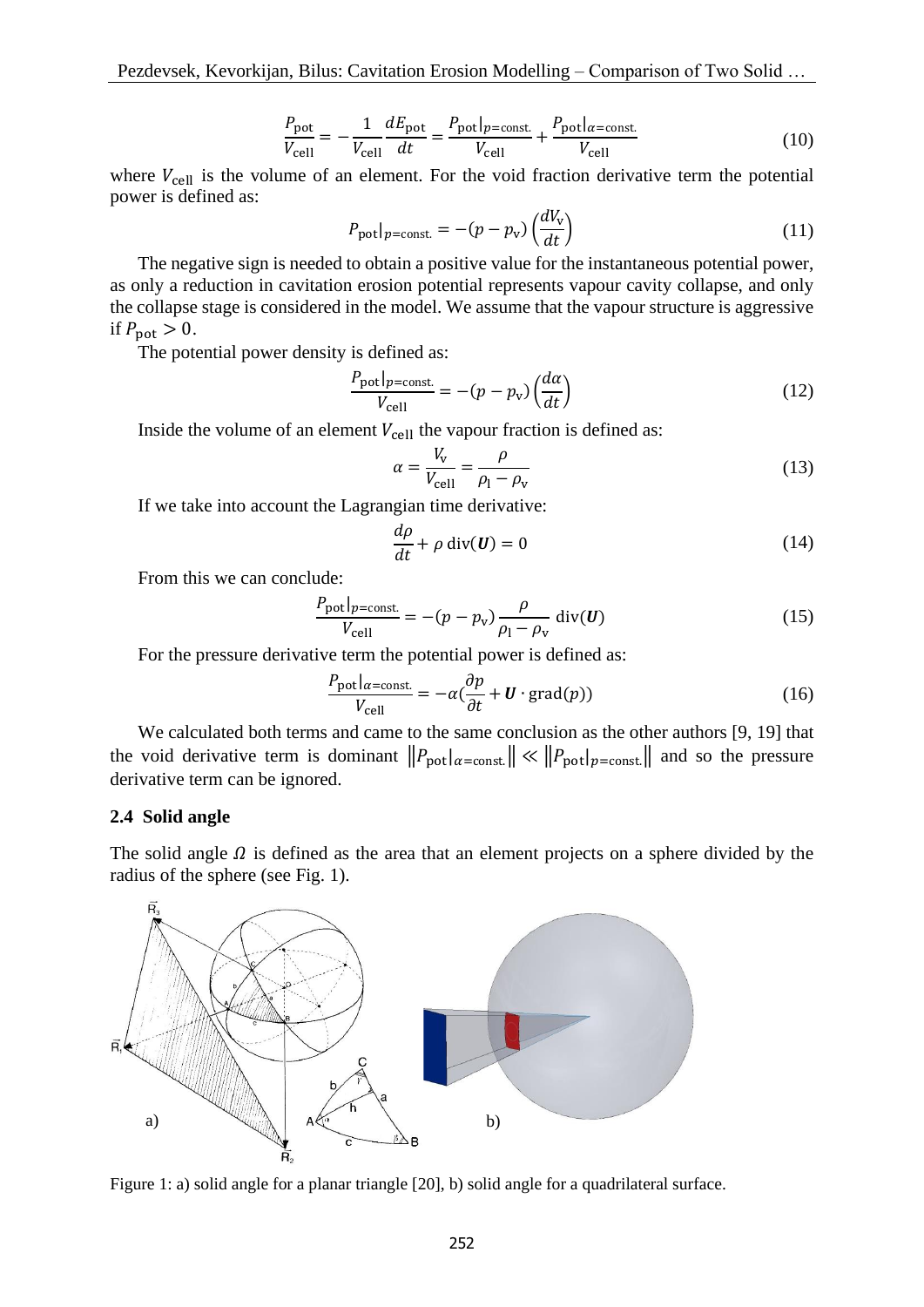It is essentially a measure of the amount of the field of view and in our case it will quantify the distance and angle from an energy source to the surface element:

$$
\Omega = \frac{A}{r^2} \tag{17}
$$

where  $\vec{A}$  is the area on the sphere and  $\vec{r}$  is the sphere radius.

 The analytical expression for the solid angle of a planar triangle was derived in [20] and is written as:

$$
\tan\left(\frac{1}{2}\Omega\right) = \frac{\overrightarrow{R_1} \cdot (\overrightarrow{R_2} \times \overrightarrow{R_3})}{R_1 R_2 R_3 + (\overrightarrow{R_1} \cdot \overrightarrow{R_2}) R_3 + (\overrightarrow{R_1} \cdot \overrightarrow{R_3}) R_2 + (\overrightarrow{R_2} \cdot \overrightarrow{R_3}) R_1}
$$
(18)

 Leclerq et al. [9] used the above form to employ the solid angle to project the radiated power on a triangular surface element. Schenke et al. [21] used a different approach with a fully continuous form of the solid angle projection approach was, which represents the surface specific impact power at a point location and is defined as:

$$
\Omega = \frac{(\vec{x}_{\text{cell}} - \vec{x}_{\text{S}}) \cdot \vec{n}}{|\vec{x}_{\text{cell}} - \vec{x}_{\text{S}}|^3}
$$
(19)

 Both formulations represent an energy conservative conversion of the potential power (see Fig. 2).





#### **2.5 Potential power applied to the surface**

Based on the work in [22] and [9] we can define the potential power applied to each surface element j and for all volume elements i as:

$$
\frac{P_{\text{mat}_j}}{\Delta S_j} = \frac{1}{\Delta S_j} \sum_{i | \overline{Xs_j Xcell_i} \cdot \overline{n_j} > 0} \frac{\Omega_{ij}}{4\pi} P_{\text{pot}_i}
$$
(20)

where  $\Delta S_j$  is the area of a surface element,  $\overline{Xs_jXcell}$  is the vector from the centre of the surface element j to the centre of the volume element i and  $\overrightarrow{n_j}$  is the normal vector of the surface element j.

 We can then add up all the potential power applied to each surface for all the time steps and then divide by the number of time steps to get the mean loading  $P_{\text{mean},\text{mat}}$  which represent a qualitative representation of the eroded region:

$$
\frac{P_{\text{mean,mat}}}{\Delta S_j} = \frac{1}{N} \sum_{i=1}^{N} \frac{P_{\text{mat}_j}}{\Delta S_j}
$$
(21)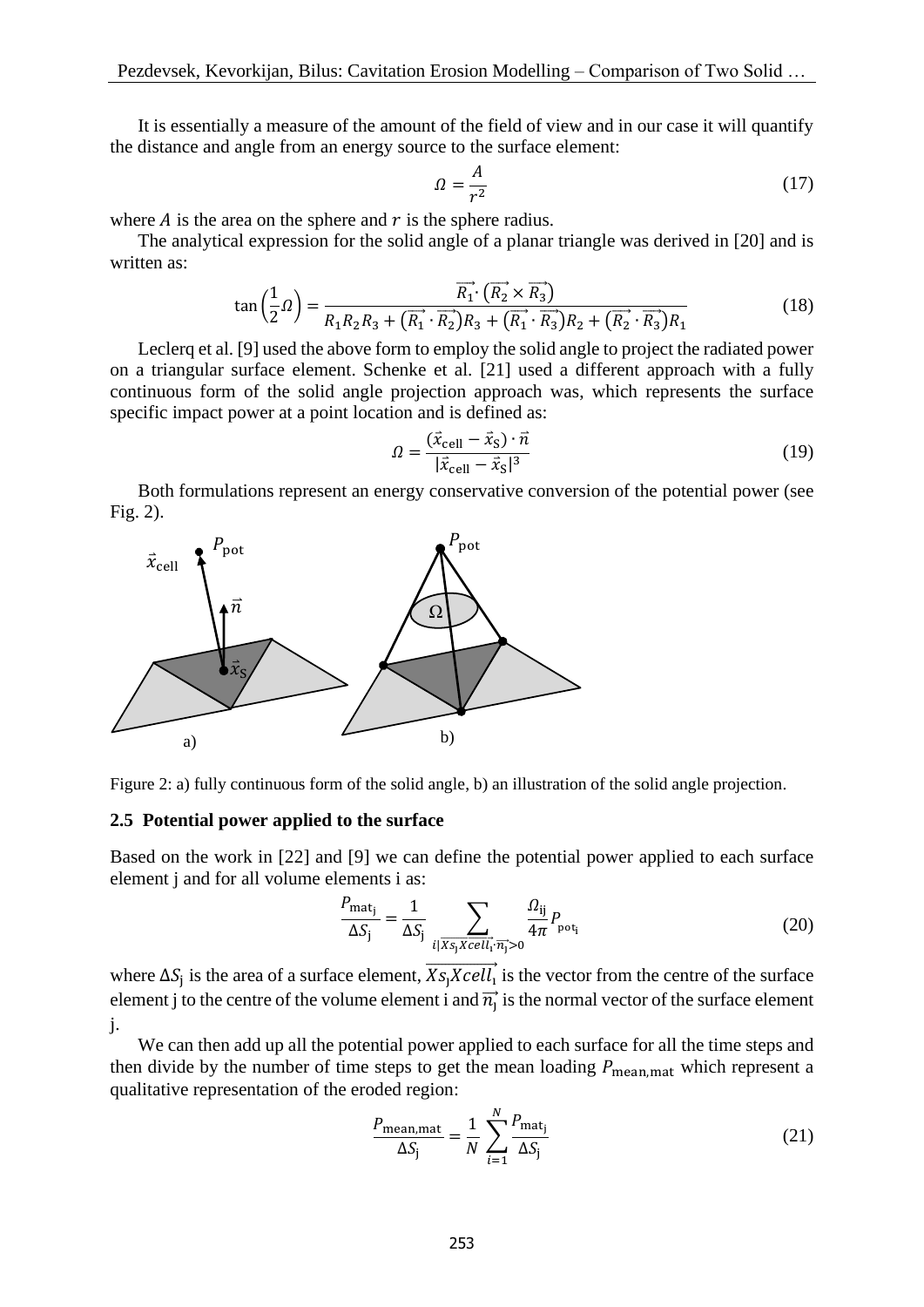# **3. NUMERICAL TEST CASE AND SETUP**

## **3.1 Geometry**

The hydrodynamic profile NACA 0018-45 was chosen for this study, it is a modified four digit NACA 0018 profile which is indicated by the 45 digits. The chord length for the profile was defined at 60 mm and an angle of attack of 6.5 °. The size of the computational domain was 2 chord lengths before the leading edge, 5 chord lengths after the leading edge and the height of the domain was 1.33 chord lengths. The width of the domain was set at 40 mm.

## **3.2 Mesh**

For this study a block-structured mesh was created in ICEM CFD. The geometry of the hydrodynamic profile was defined with 214 elements while the whole profile surface had 7200 elements. The final mesh had approximately 765.000 elements. For the elements near the profile surface the condition  $y+<1$  was prioritised (see Fig. 3).



Figure 3: a) surface mesh of the whole domain, b) a cropped area of the mesh, c) a close up of the leading edge.

### **3.3 Boundary conditions**

The left surface was defined as an inlet with a normal velocity of 24.2 m/s. The right surface was defined as an outlet with a static pressure of 213.115 kPa. The bottom, top, side surfaces and the surface of the hydrodynamic profile were defined as no slip walls.

 Transient simulations were conducted in Ansys CFX. The time step for the simulation was defined as  $10^{-5}$  s. The convergence criterion for the RMS residuals was defined as  $10^{-6}$ . We defined the maximum number of iterations within a time step at 50. The SST turbulence model was used with the Reboud's correction. For the Schnerr-Sauer cavitation model the default values for the coefficients were used. The vapour saturation pressure  $(p_n)$  was set at 2811 Pa.

 Results from Ansys CFX 2020 R2 were imported into Matlab 2021b where we calculated the mean potential power applied to each surface element.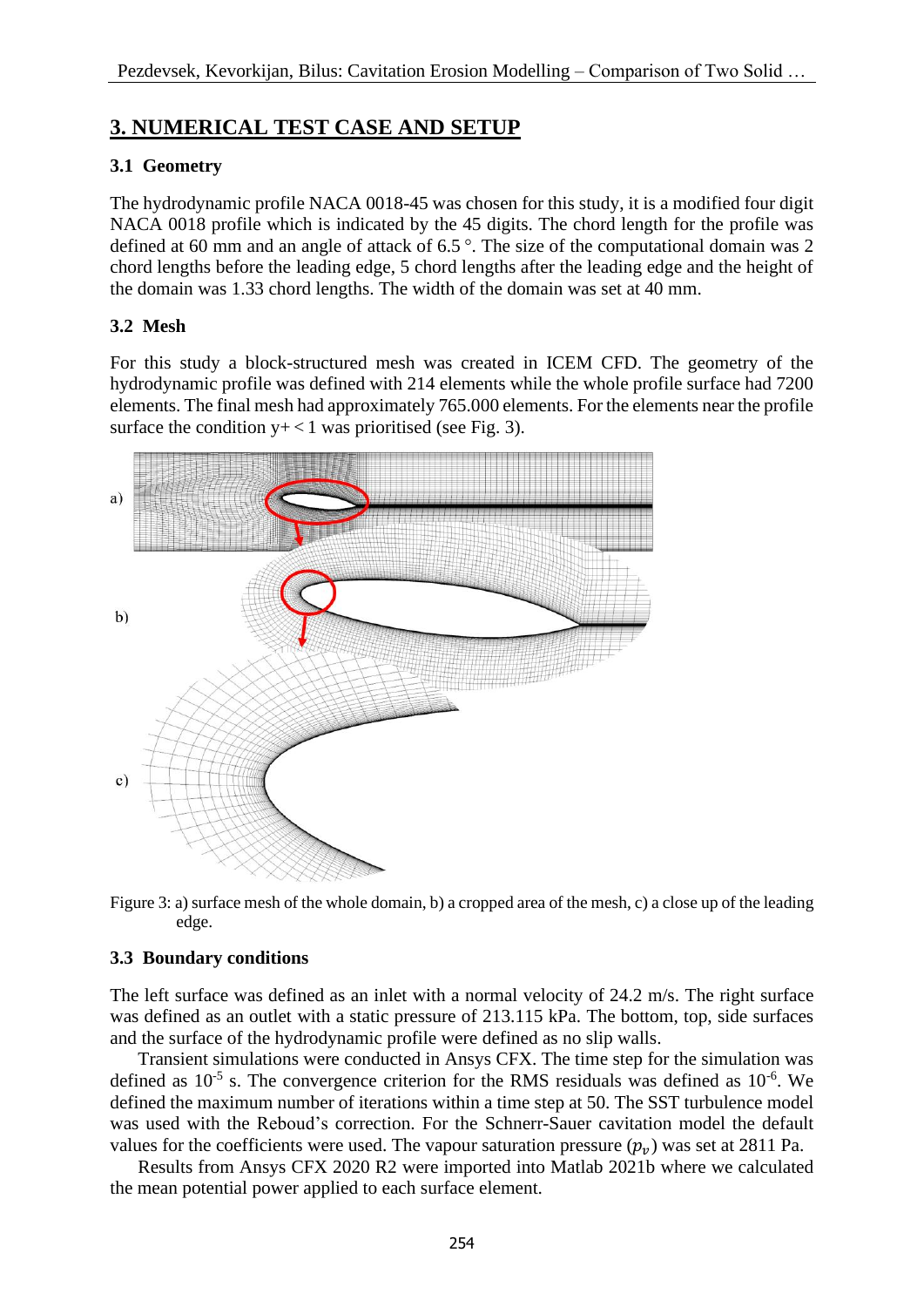## **4. RESULTS**

The total vapour volume in the computational domain is shown in Fig. 4 for the time interval 0 s to 0.08 s. From the figure we can see that the total vapour volume in the domain changes periodically, which confirms the transient nature of the extent of cavitation. Within the simulated time multiple vapour cloud shedding events occurred, which allowed for a consistent analysis of cavitation erosion.



Figure 4: Total vapour volume in the domain.

 Based on the data from Fig. 4 we conducted a FFT analysis. The results show (see Fig. 5) a regular harmonic variation at a frequency of 59 Hz, which is comparable to results from literature [12].



Figure 5: Spectral analysis of the time history of the total vapour volume.

 Based on the result seen in Fig. 6 the unsteady dynamics occur on the suction side as well as on the pressure side. The collapses mostly occur near the trailing edge, suggesting that high impacts are likely to occur in the trailing edge region. The basic phenomena during one shedding cycle can be characterized by the following 12 instantaneous plots of the iso-surface of  $\alpha = 0.1$ .

- On the suction side a sheet cavity develops from the leading edge of the hydrofoil and continues to grow  $(1)(2)$ .
- The sheet cavity continues to grow on the suction side to about 90 % of the chord length $\Omega(4)(5)$ .
- Vapour structures begin to form around the middle of the hydrofoil  $(6)(7)$ .
- The vapour structure begins shedding from the main cavity  $(\mathcal{B})(\mathcal{D})$ , simultaneously on the pressure side small vapour structures are formed.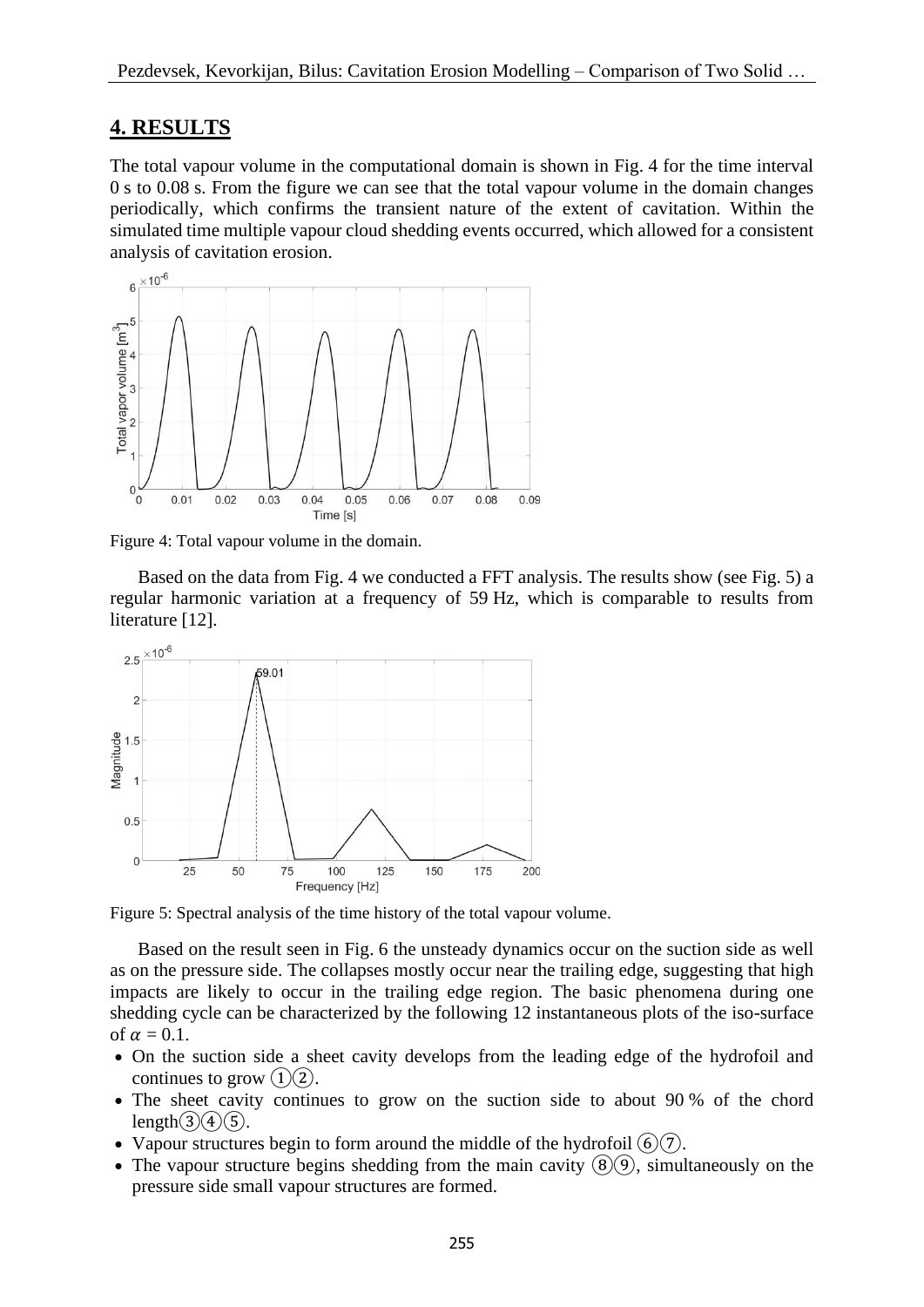- The vapour structure detaches from the main cavity and collapses near the trailing edge, the suction side sheet cavity retreats towards the leading edge  $\Omega$  $\Omega$ .
- The sheet has disappeared and one cycle is finished  $(12)$ .



Figure 6: Sequences of iso-surface plots of instantaneous vapour volume fraction of  $\alpha = 0.1$  during one typical shedding cycle.

 The sequences of iso-surface plots that were shown in the previous figure are also represented in Fig. 7 where the locations are marked on a graph of the total vapour volume in dependence of time.



Figure 7: One shedding cycle with marked sequences of iso-surface plots.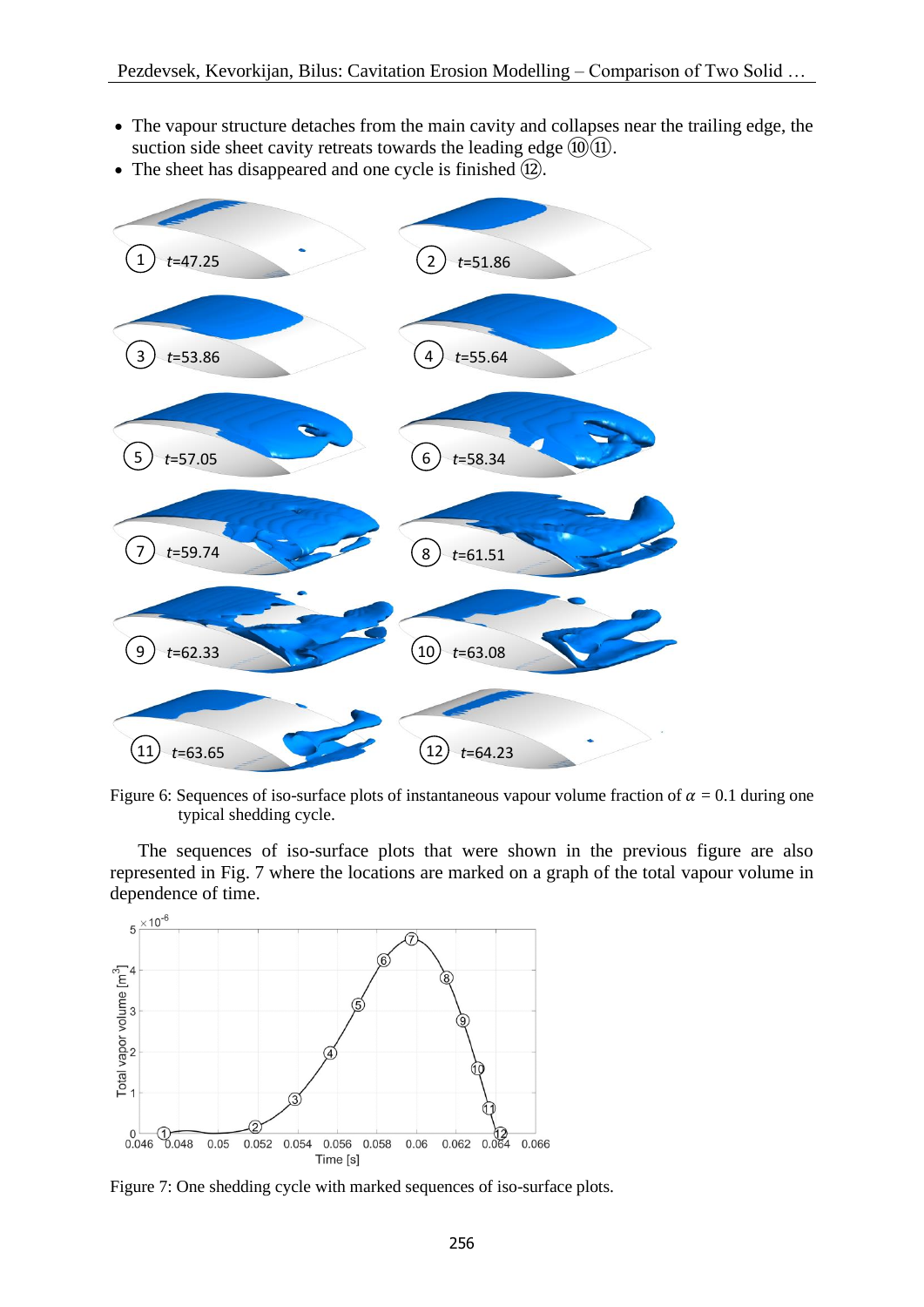Fig. 8 shows a plot of the solid angle for both the formulation used by Leclercq et al. and the formulation used by Schenke et al. The plot was limited for solid angles between 0 and 0.1 sr, so we can better compare the distribution for both methods. The black square represents the chosen surface element. From the results in Fig. 8 we can conclude that the distribution for both methods looks very similar.



Figure 8: Solid angle values for a) the method by Leclerq et al., b) the method by Schenke et al.

 Fig. 9 shows a plot of the solid angle for both the formulation used by Leclercq et al. and the formulation used by Schenke et al. The plot was limited for solid angles between  $1 - 10$  sr and focused on solid angle values near the surface. The black square represents the chosen surface element. From the results in Fig. 9 we see that near the selected surface element the solid angle values differ and are higher in the formulation used by Schenke et al. The maximum solid angle value is at the element nearest to the selected surface element. For the formulation used by Schenke et al. the maximum solid angle value is 116610 sr. While the maximum value for the formulation used by Leclerq et al. is 6.24 sr, which is considerably lower.



Figure 9: The figure shows solid angle values near the surface for a) the method used by Leclerq et al., b) the method used by Schenke et al.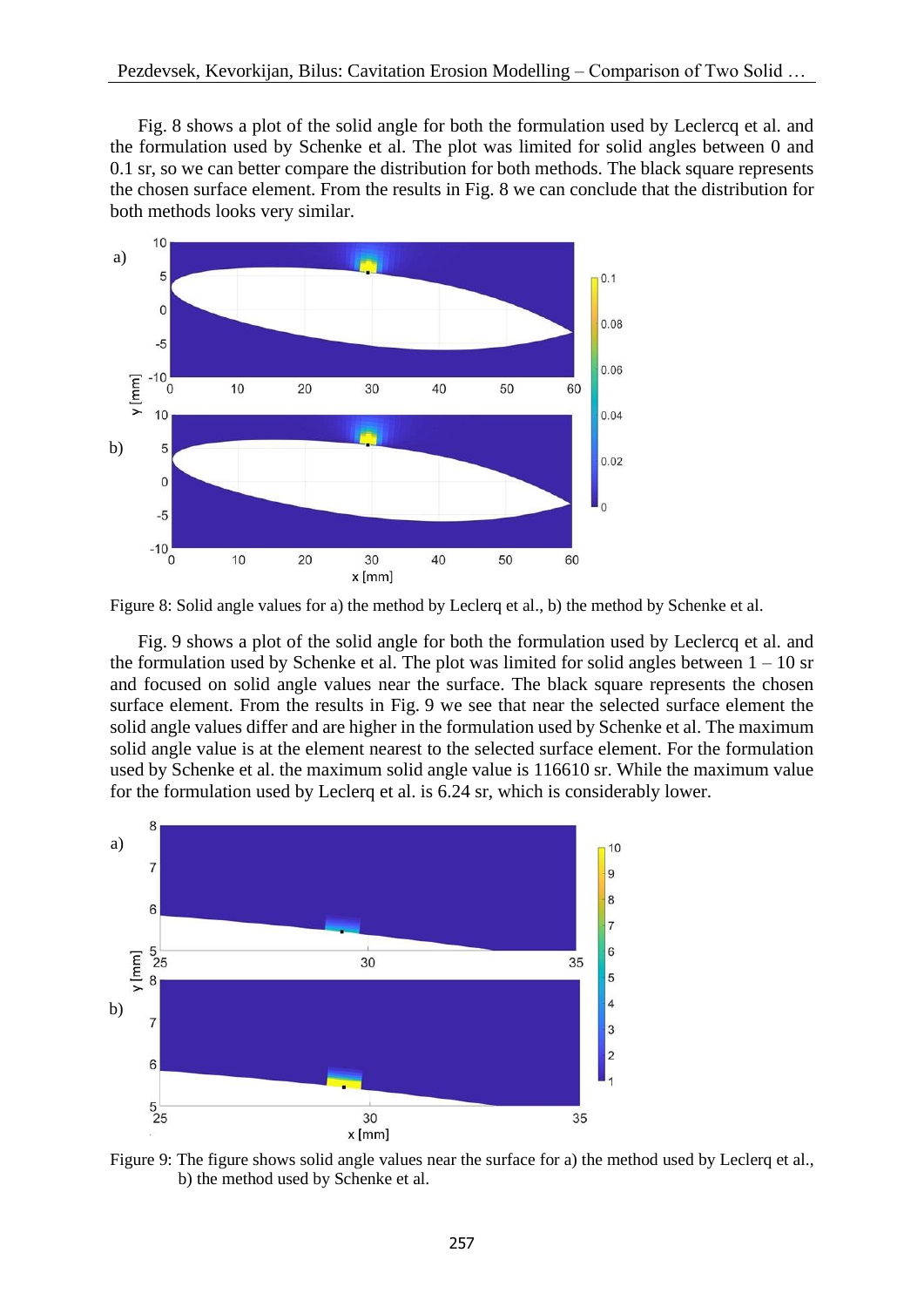In Fig. 10 we see the mean potential power applied to the top surface of the hydrofoil for the formulation used by Leclerq et al. The locations with the highest values of the mean potential power applied to the surface are at the trailing edge which is in agreement with experimental results from literature [12]. In experimental results [12] from literature the erosion area was largely found on the trailing edge and in a smaller amount near the middle of the hydrofoil, which we did not see in our study.



Figure 10: Mean potential power applied to the top surface of the hydrofoil  $[W/m^2]$  for the formulation used by Leclerq et al.

 In Fig. 11 we see the mean potential power applied to the surface for the formulation used by Shenke et al. The locations with the highest values of the mean potential power applied to the surface are at the trailing edge which is in agreement with experimental results from literature [12]. The locations with the highest values of the mean potential power applied to the surface do not differ significantly for both formulations. The difference is in the absolute values which are significantly higher in the formulation that used by Shenke et al.



Figure 11: Mean potential power applied to the top surface of the hydrofoil  $[W/m^2]$  for the formulation used by Shenke et al.

### **5. CONCLUSION**

Transient simulations were performed in Ansys CFX with a time step of  $10^{-5}$  s. From the simulation data we saw that the total vapour volume in the domain changes periodically, which confirms the transient nature of the extent of cavitation. Within the simulated time of 0.08 s multiple vapour cloud shedding events occurred, which allowed for a consistent analysis of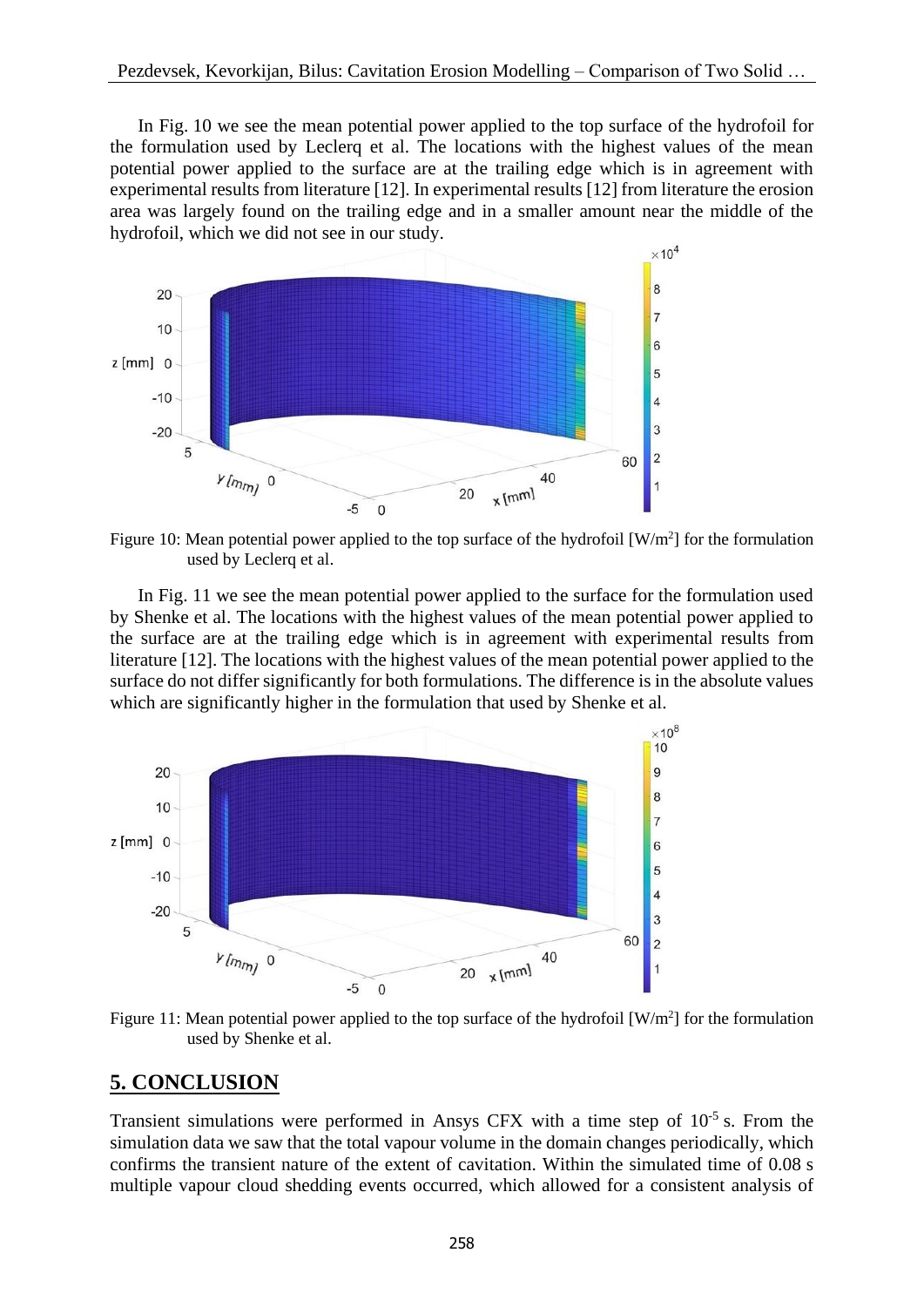cavitation erosion. An FFT analysis was done on the total vapour volume data and the shedding frequency was calculated at 59 Hz, which is similar to results from literature [12].

 An appropriate description of cavitation dynamics is crucial. The Schnerr-Sauer cavitation model predicts the extent and dynamics of cavitation correctly. Based on the results the vapour structure collapses happened at or near the trailing edge so we can expect the cavitation erosion to be the highest at that location.

 Result from the transient simulation in Ansys CFX were imported into Matlab where the mean potential power applied to the surface was calculated for both solid angle formulations. The applied model transfers potential energy from cavitation structures to the surface, is energy conservative, which makes it a good basis for predicting the response of various materials exposed to the phenomenon of cavitation.

 The distribution for both formulations of the solid angle look very similar, while the solid angle values are also similar for elements that are not near the selected surface element. For solid angle values near the selected surface element there is a large discrepancy between the two formulations. For the formulation used by Schenke et al. the maximum solid angle value was 116610 sr. While the maximum value for the formulation used by Leclerq et al. is 6.24 sr, which is considerably lower.

 Based on solid angle values we can estimate that the mean potential power applied to the surface will also be larger for the formulation used by Schenke et al., which is confirmed by our results. The locations with the highest values of the mean potential power applied to the surface are at the trailing edge and do not differ significantly for both formulations. Both formulations show good agreement with experimental results from literature [12], where the erosion area was largely found on the trailing edge and in a smaller amount near the middle of the hydrofoil, which we did not see in our study. In future work we can improve upon the study by adding a prediction for the cavitation erosion rate, which would require experimental verification and additional model calibration to correctly implement.

### **REFERENCES**

- [1] Lord Rayleigh, O.M.F.R.S. (1917). VIII. On the pressure developed in a liquid during the collapse of a spherical cavity, *The London, Edinburgh, and Dublin Philosophical Magazine and Journal of Science*, Vol. 34, No. 200, 94-98, doi[:10.1080/14786440808635681](https://doi.org/10.1080/14786440808635681)
- [2] Plesset, M. S. (1949). The dynamics of cavitation bubbles, *Journal of Applied Mechanics*, Vol. 16, No. 3, 277-282, doi[:10.1115/1.4009975](https://doi.org/10.1115/1.4009975)
- [3] Hammitt, F. G. (1963). Observations on cavitation damage in a flowing system, *Journal of Basic Engineering*, Vol. 85, No. 3, 347-356, doi[:10.1115/1.3656601](https://doi.org/10.1115/1.3656601)
- [4] Vogel, A.; Lauterborn, W.; Timm, R. (1989). Optical and acoustic investigations of the dynamics of laser-produced cavitation bubbles near a solid boundary, *Journal of Fluid Mechanics*, Vol. 206, 299-338, doi[:10.1017/S0022112089002314](https://doi.org/10.1017/S0022112089002314)
- [5] Harrison, M. (1952). An experimental study of single bubble cavitation noise, *The Journal of the Acoustical Society of America*, Vol. 24, No. 4, Program of the 43rd Meeting of the Acoustical Society of America, Session G. Ultrasonics and Underwater Sound, 454, G4, doi[:10.1121/](https://doi.org/10.1121/1.1917513) [1.1917513](https://doi.org/10.1121/1.1917513)
- [6] Kornfeld, M.; Suvorov, L. (1944). On the destructive action of cavitation, *Journal of Applied Physics*, Vol. 15, No. 6, 495-506, doi[:10.1063/1.1707461](https://doi.org/10.1063/1.1707461)
- [7] Plesset, M. S.; Chapman, R. B. (1971). Collapse of an initially spherical vapour cavity in the neighbourhood of a solid boundary, *Journal of Fluid Mechanics*, Vol. 47, No. 2, 283-290, doi[:10.1017/S0022112071001058](https://doi.org/10.1017/S0022112071001058)
- [8] Fortes-Patella, R.; Reboud, J.-L.; Briançon-Marjollet, L. (2004). A phenomenological and numerical model for scaling the flow aggressiveness in cavitation erosion, *Cavitation Erosion Workshop*, 36 pages